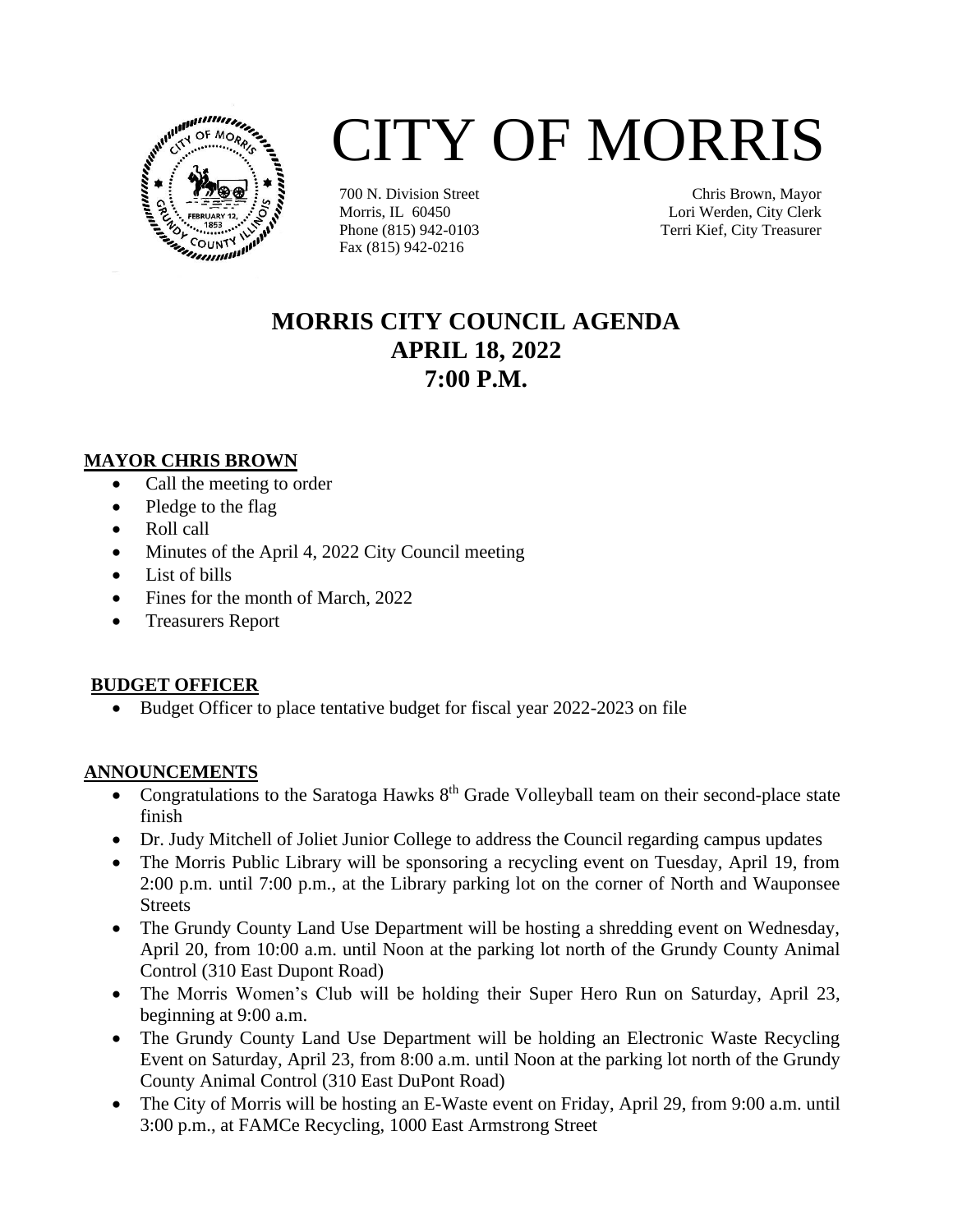Morris City Council Agenda April 18, 2022 Page 2

# **COMMITTEES**

#### AIRPORT COMMITTEE – ALDERMAN WYETH

BUILDING & GROUNDS – ALDERMAN CLUBB

#### *FINANCE & ADMINISTRATION COMMITTEE – ALDERMAN HOUSTON*

- Committee recommendation that Council authorize and approve the Execution of a Memorandum of Understanding Regarding the Wage Reopener Provision of the Collective Bargaining Agreement with Metropolitan Alliance of Police, Morris Police Department Chapter #63
- Committee recommendation that Council adopt an Ordinance for the Sale of Surplus Vehicles
- Committee recommendation that Council approve a Resolution to enter into an Agreement for Application Services for a Community Development Block Grant (CDBG) Housing Rehabilitation Grant on behalf of the City of Morris
- Committee recommendation that Council approval the proposal from Temperature Service Company for repairs to the HVAC System at the Municipal Services Building

#### HEALTH & SANITATION COMMITTEE – ALDERMAN TAMBLING

#### *JUDICIARY & LICENSE COMMITTEE – ALDERMAN DUVICK*

- Committee Chairman to report on business licenses granted by the City
- Committee to offer their recommendation that Council approve a Class E Liquor License transfer from Morris Golden Flame, Inc. to Lone Star Grill TKS, LLC, dba Morris Diner and Pancake House, 1920 N. Division Street
- Committee recommendation that Council adopt an Ordinance Amending Chapter 5.08.40(A) of the Morris Municipal Code to Modify Liquor License Restrictions

PARKS & ANNEXATION – ALDERMAN METTILLE

#### STREET & ALLEY COMMITTEE – ALDERMAN WREN

#### *WATER & SEWER COMMITTEE – ALDERMAN WOLFE*

- Committee recommendation that Council approve the execution of an Engineering Agreement with Chamlin & Associates for the remaining Water Treatment Plant work
- Committee recommendation that Council adopt an Ordinance authorizing Change Order #1 associated with the Route 47 Sanitary Sewer Project
- Committee recommendation that Council accept the proposal for the loan rate of 2.80% from Busey Bank regarding the financing of the new water tower
- Committee recommendation that Council approve a three-year Planned Maintenance Agreement with Illini Power Products for the emergency generators at various city locations
- Committee recommendation that Council approve a proposal from MicroComm for equipment necessary to service the East Route 6 Lift Station